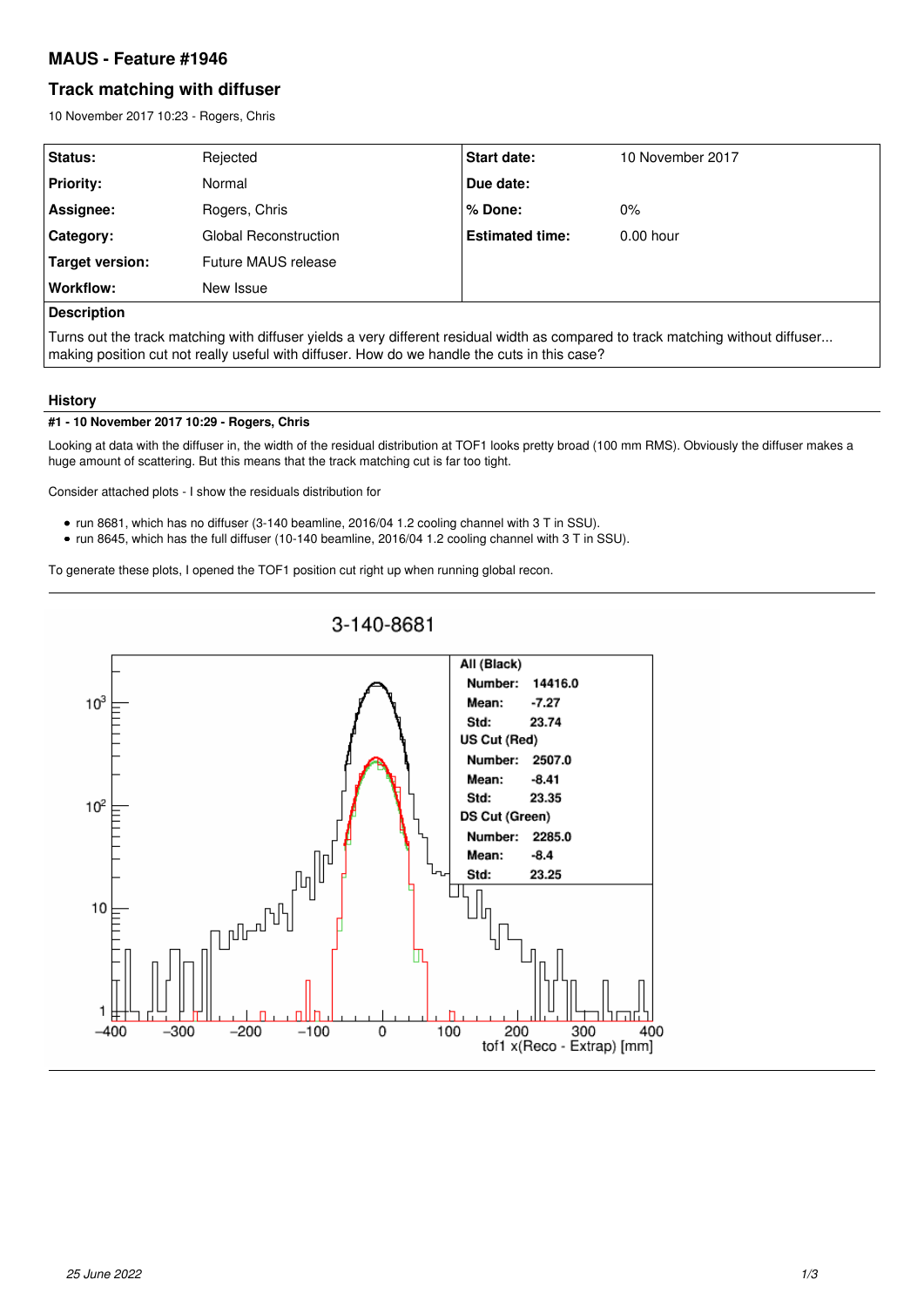

The red histogram are events that I consider to be "good", i.e. TOF and TKU are consistent as muons, chi2 in TKU is good and there is only evidence of one particle in TKU and TOF0/1.

The difference in width of the residuals is pretty clear. By default track matching uses a cut at 60 mm, which rejects many "good" tracks when diffuser is in. In the first instance, I propose opening the track matching cut right up so that the algorithm can be used at all when diffuser is in the beamline. Then analysts can make a run-by-run decision on which tracks to accept in post-processing.

One could imagine, in the future, propagating the uncertainties. That is probably a bigger job (though many elements of the code are in place, it will require some reasonably substantive changes).

Thoughts? Comments?

#### **#2 - 10 November 2017 11:07 - Rogers, Chris**

- *File event\_display\_1\_energy.png added*
- *File event\_display\_2\_energy.png added*
- *File event\_display\_3\_energy.png added*

Attached a few "event displays" showing energy vs z for the extrapolated track; e.g.